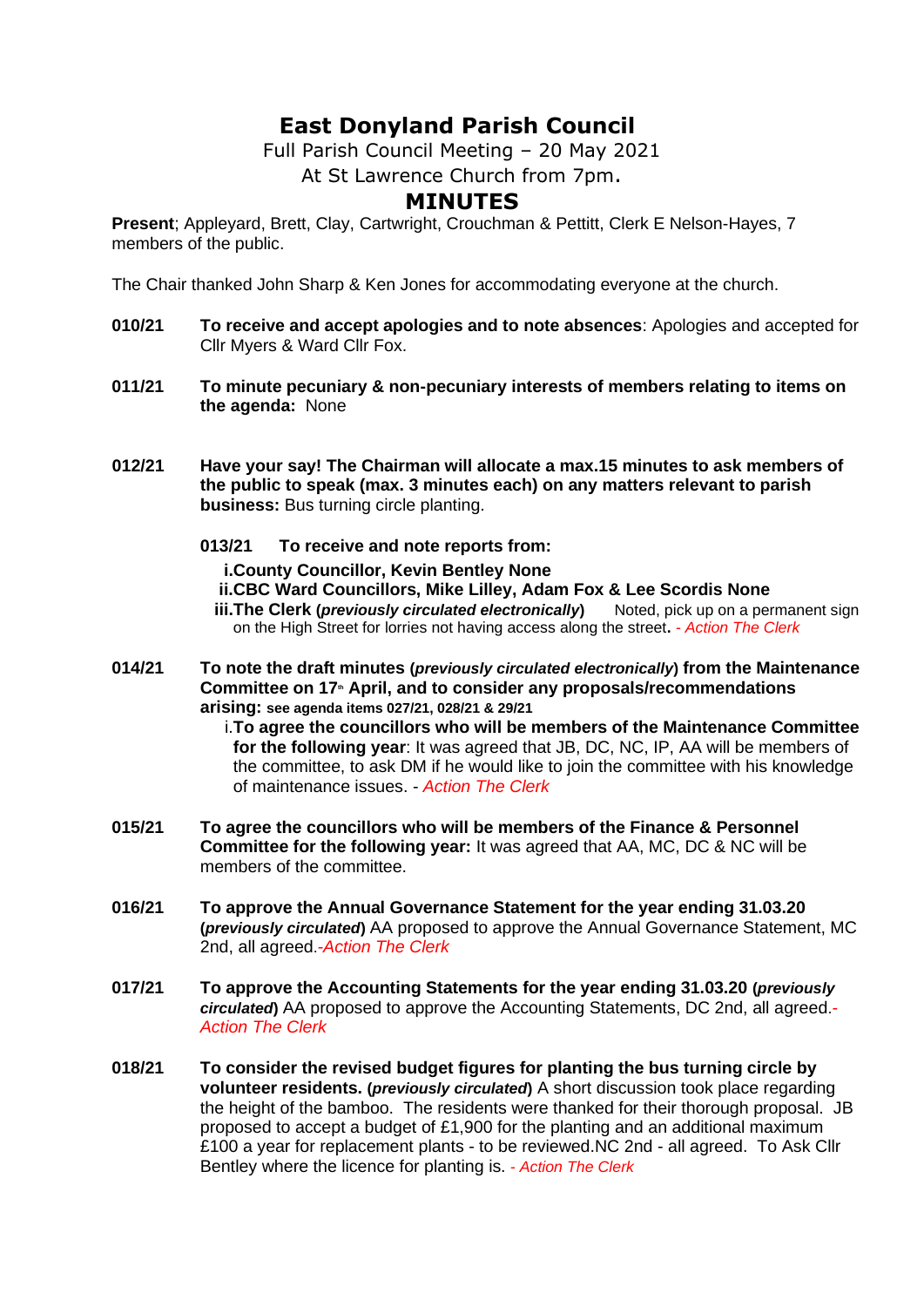**019/21 To consider the following event applications (***previously circulated***) i.From Rowhedge Youth U9s for Team Bonding on 12th June on the recreation ground:** AA proposed to grant permission for this event, JB 2nd all agreed *- Action The Clerk*

- **ii.Rowhedge Youth Club to use the recreation ground every Wednesday night up to 21st July** Inform the football club that the youth club will be running & tell youth club about dog poo on the rec and possible broken glass around the youth shelter.*- Action The Clerk*
- **iii.The Jam Jar to host "Curry on the Quay" 4-8pm Saturdays June – September on Lion Quay.** A community event, no alcohol, covid safe. Food will be served from the cafe, It's not actually an event. There were concerns raised about rubbish. There will be extra bins provided and someone will pick up any excess rubbish after the event. AA proposed and NC 2nd to grant permission for the event - all agreed.
- **020/21 To discuss the ongoing misuse of the EDPC disabled bays within the carpark at the village hall & find a way forward.** There are a couple of repeat offenders who use the disabled bays and have knowledge of the law and refuse to stop using them despite numerous requests. Hopefully with the summer holidays around the corner & the children moving up to secondary school the problem should resolve itself. Will keep an eye on the situation in September. To write to the school apologising but there is little the parish council can do but will monitor it, ask Cllr Lilley for suggestions *-Action The Clerk*
- **021/21 To discuss the new slipway and boat park and recent communication with Atlantis Management Company.- to update the Parish Council on the arrangements for access to the slipway and future management of the slipway and boat park.** The slipway should have been opened at the beginning of the week beginning 17th May - yet to be opened by Atlantis the management company who are in charge of the slipway but not the boat park. Speak to local organisations to discuss this further *- Action JB & the Clerk*

**- to agree continued communication with Atlantis as the Parish Council;** JB proposed & NC 2nd to bring more detail to the next full council meeting regarding keeping in touch with Atlantis and offering to help with the area, if needed. All Agreed *-Action JB & NC*

- **022/21 To consider a project to purchase 2 wheelchairs to loan out to residents, the initial outlay being up to £240 + £30 annual maintenance costs, to adopt a "Terms of Loan" policy**. To own 2 wheelchairs to start with, residents can ring up to book the equipment for 2 days at a time. Store the wheelchairs either at the garage or in the office. No deposit required, they will be lent on trust. IP proposed buy 2 chairs at a cost of £240 plus £30 annual maintenance costs & adopt the terms of loan, MC 2nd - all agreed *- Action IP & the Clerk*
- **023/21 To receive updates regarding the Deed of Variation previously submitted to CBC, to respond if appropriate & any new information regarding Section 106 monies**. EDPC spoke to CBC regarding a deed of variation for improvements on the ferry hard as previously listed projects are no longer viable. Hills do not agree to the suggested change of allocation of Section 106 funds they pay and want the Section 106 money available to go towards the pump house that they own. It is currently for sale for approximately £220,000 or Hills would lease it for £1000 per month. It was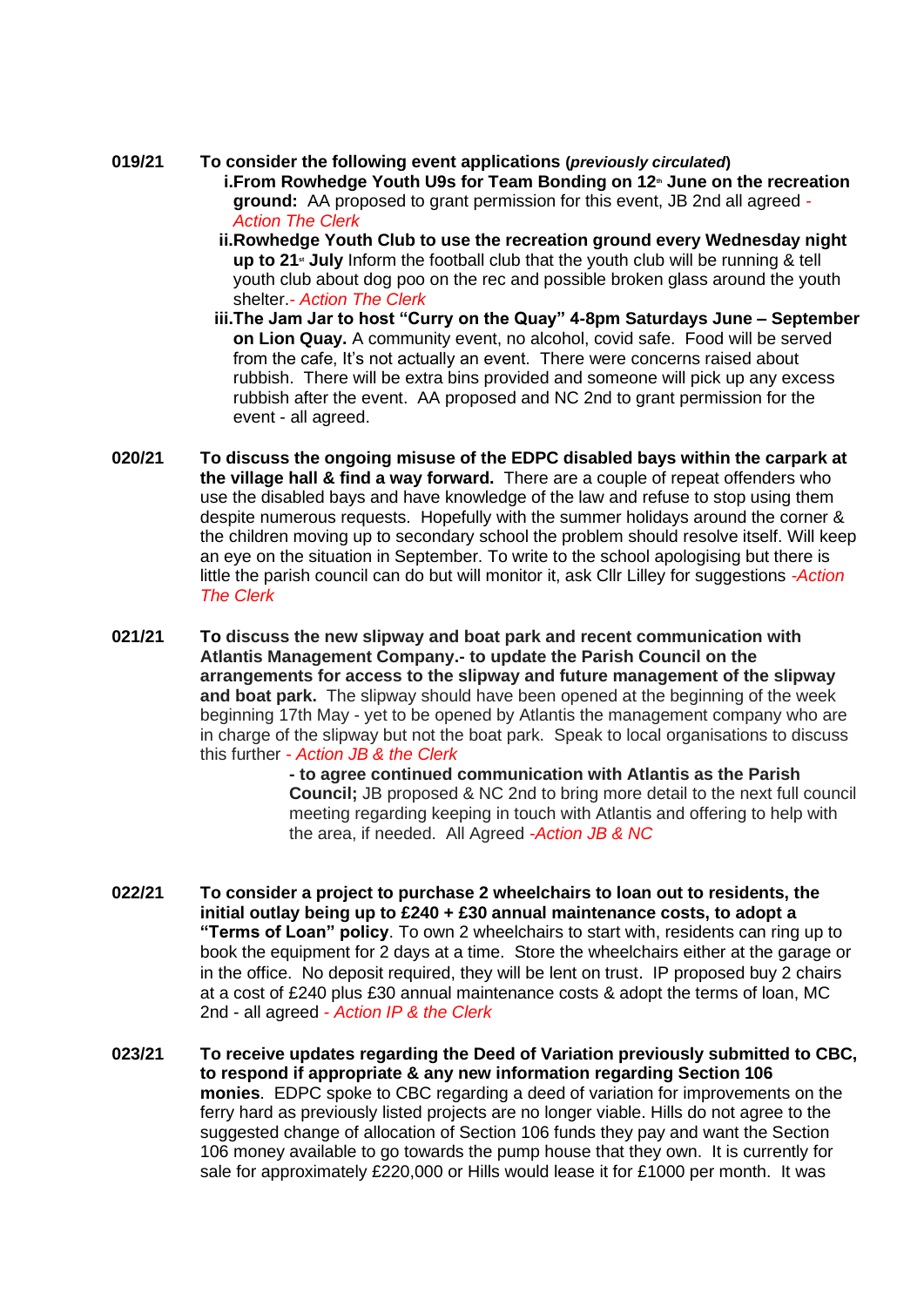rightly pointed out that should the money be reallocated to the pump house, the money they are required to put towards the local community will actually be going towards their own property. AA to report back to Cllr Mike Lilley that this seems unfair, EDPC have nothing to lose by making their feelings known on the subject - *Action AA*

**024/21 To receive 3 quotes for the Green Contract starting June 1st, to decide whether to have a separate contractor for Heath Rd Garden maintenance.** A short discussion took place comparing the 3 quotes received for the Green Contract, it was noted that even though all 3 companies were given the same tender document the quotes varied greatly in style and quality. The current contractor is weeding Heath Rd garden but it agreed best to engage a dedicated gardener for the task to be in charge of weeding, pruning and watering the newly installed garden. The budget for the Heath Rd Garden maintenance had been agreed at a maximum of  $£1,500$  per year at a previous full council meeting. Only one contractor out of the 3 approached for the green contract replied to the Clerk's request for a price for Heath Rd maintenance (weeding & pruning). AA approached 3 gardeners and obtained 3 quotes to put with the one quote from Company C, AA proposed the gardener to take on Heath Rd at £12.50 per hour, which is under the £1,500 annual maintenance budget previously agreed for the area. MC 2nd -agreed.

AA proposed Company B to take on the tree work (Part B on the tender document) as the only contractor to quote for the work. DC 2nd - agreed. IP proposed to accept Company A for grass cutting green areas and hedges (Part A of the tender document) AA 2nd-this was not carried forward. IP proposed to accept the quote from Company C for the grass cutting & Village hall entrance hedge as per the document submitted by the contractor, NC 2nd - agreed *- Action The Clerk*

- **025/21 To consider co-opting 2 councillors to fill the vacancies available, to advertise the positions as written in the casual vacancy policy.** After a short discussion IP proposed to start advertising in July & August ready to start in September, to get people's interest and will manage social media. NC 2nd - all agreed.*-Action IP & the Clerk*
- **026/21 To consider adopting a new Social Media policy to replace the policy due to be reviewed.** AA read amendments which made the policy more succinct & relevant to todays social media needs and expectations.JB 2nd - all agreed. *-Action the Clerk*
- **027/21 To consider purchasing new signage for the riverfront & new locations.** JB met with the RNLI & the coastguard who advised on the best signage for the area and the adoption of the location tracker "What 3 Words", AA proposed to accept the quote for £91 plus VAT for the new signs, all agreed the locations of the signs have been put to the maintenance committee previously and JB proposed the new locations be used, NC 2nd - all agreed - *Action JB & the Clerk*
- **028/21 To consider replacing old lifesaving equipment.** The current locations of the lifebuoys are unsuitable as situated in front gardens of properties on the High St.-so new locations need to be sought. AA proposed purchasing a new throw line & a budget of up to £1500 for life buoys, NC 2nd - all agreed *- Action the Clerk*
- **029/21 To consider expenditure to replace the ladders on the riverfront.** A short discussion took place regarding the 3 quotes received for replacing the old ladders on the pontoon and the quays. JB proposed accepting the quote from Company C, NC 2nd - all agreed. *Action JB & The Clerk*